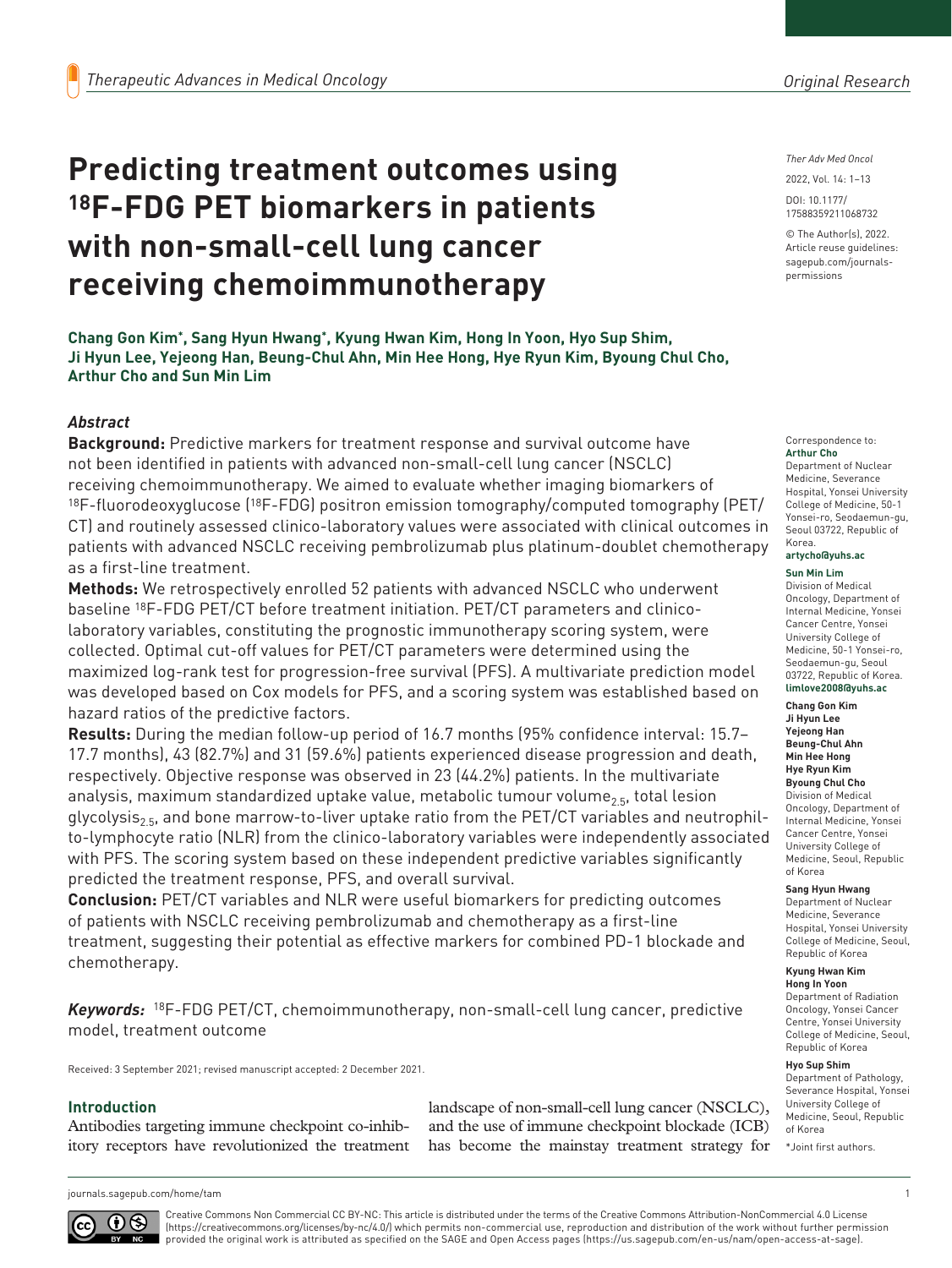NSCLC.1–3 Among various PD-1 inhibitors, pembrolizumab and nivolumab have been shown to significantly prolong the survival in patients with advanced NSCLC.<sup>4-10</sup> Importantly, treatment response in the case of PD-1 blockade as a single agent is moderate and enriched in specific patient populations.<sup>11</sup> For example, PD-L1 expression,<sup>12,13</sup> spatial and temporal distribution of tumour-infiltrating lymphocytes, $14$  tumour mutation burden, $15$ gene expression profiles,16 and human leucocyte antigen heterogeneity<sup>17</sup> have been suggested as biomarkers to predict the treatment outcomes as a single agent.18 To enhance the therapeutic benefits and survival outcomes, of PD-1 inhibitors as a monotherapy,<sup>19-21</sup> combining PD-1 blockade with chemotherapy has been explored as a therapeutic modality and has successfully demonstrated superiority in both nonsquamous and squamous histologies.6,10 Based on the results of these pivotal studies, a combination of pembrolizumab and chemotherapy is recommended as a first-line treatment in patients with NSCLC without oncogenic alterations. However, there are no predictive markers that can stratify patients into subgroups who would derive clinical benefits from treatment with such a combined chemoimmunotherapeutic approach.

Measurement of glycolysis in tumours and other organs by 18F-fluorodeoxyglucose (18F-FDG) positron emission tomography/computed tomography (PET/CT) is useful in predicting outcomes in patients receiving ICB.22 For instance, 18F-FDG PET/CT has proven its predictive value in patients receiving ICB23,24 or chemotherapy in NSCLC.25,26 In several recent studies, 18F-FDG uptake of lymphoid cell–rich organs, such as the spleen or bone marrow, had predictive value for clinical outcome in solid tumours including NSCLC.27–30

Furthermore, systemic inflammatory processes can exert a deleterious effect on prognosis through interaction with tumour microenvironment and promote tumour growth via modulating the concentration of proinflammatory cytokines (IL-1β and IL-6) and abundance of the myeloid-derived suppressor cells.<sup>31</sup> However, whether the PET/ CT-related variables and index for systemic inflammation have predictive roles in patients with NSCLC who are treated with chemoimmunotherapy has not yet been addressed.

Given the extensive heterogeneous nature and systemic alterations in glycolysis induced by NSCLC, we explored whether comprehensive assessment of variables derived from 18F-FDG

PET/CT could significantly predict outcomes in individual patients during treatment with chemoimmunotherapy. In addition, we selected various previously known predictive factors for treatment responses and immunotherapy outcomes to investigate the independent predictive value of the PET/CT-related variables. Finally, we conceived a model to predict the outcomes of patients with NSCLC treated with chemoimmunotherapy, which has not been attempted before.

# **Materials and methods**

#### *Patients*

We retrospectively enrolled 71 patients with advanced NSCLC who were treated with an anti-PD-1 antibody (pembrolizumab) combined with platinum-based chemotherapy as a first-line treatment between September 2017 and September 2020. Patients with either nonsquamous or squamous histology who were treated with pembrolizumab plus chemotherapy as a first-line treatment were eligible, based on which, we included 52 patients for the subsequent analyses. Patients with an undetermined histology  $(n=1)$  and those who received combination chemoimmunotherapy as a second or higher line of treatment  $(n=18)$  were excluded. All enrolled patients underwent 18F-FDG PET/CT before treatment. The Institutional Review Board of Yonsei University College of Medicine approved this study (IRB approved no. 4-2021-0358). The Institutional Review Board waived the need for informed consent from the patients enrolled in this study based on its retrospective nature.

# *18F-FDG PET/CT imaging*

All patients fasted for at least 6 h before the PET/ CT study. Blood glucose levels were measured and were required to be less than 140 mg/dl. Whole-body PET and unenhanced CT images were acquired using a PET/CT scanner (Discovery 710, 600; General Electric Medical Systems, Milwaukee, WI, USA). Briefly, 3.7 MBq/kg of 18F-FDG was intravenously injected 60 min before the imaging. After an initial lowdose CT (tube voltage, 120 kV; tube current, auto mA), a PET scan was obtained, extending from the skull base to the proximal thighs, with an acquisition time of 2 min per bed position in a three-dimensional mode. PET images were reconstructed using ordered-subset expectation maximization (two iterations, 16 subsets).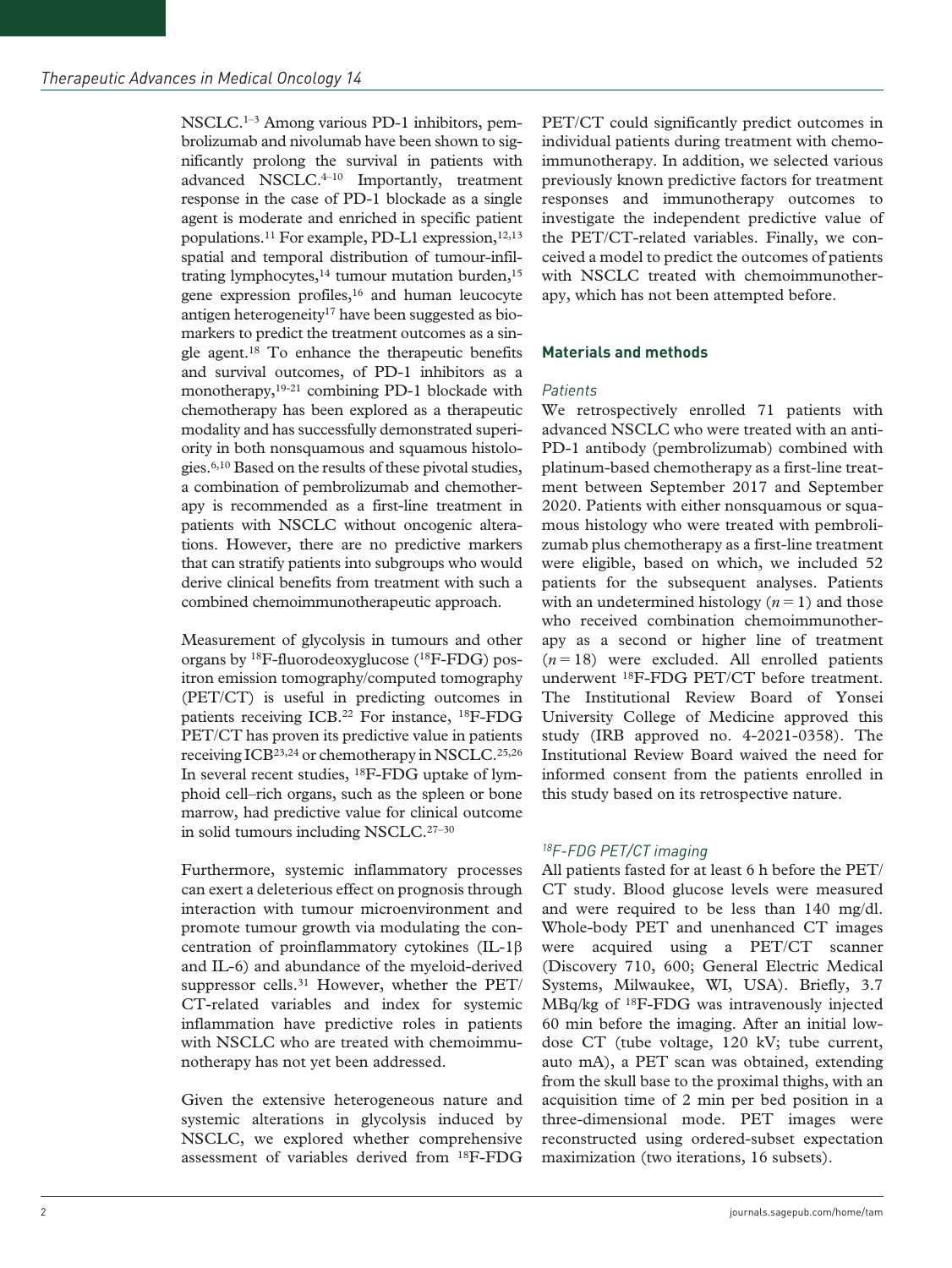#### *Image analysis*

18F-FDG PET/CT images were reviewed by two nuclear medicine physicians using a commercial software (MIM 6.9.7; MIM Software Inc., Cleveland, OH, USA). All primary and metastatic lesions were selected for analysis, and maximum standardized uptake value (SUVmax), SUVmean, metabolic tumour volume (MTV), and total lesion glycolysis (TLG) of each lesion were automatically measured by the analysis software. The SUV of the volume of interest was calculated as follows: [decay-corrected activity (kBq) volume (ml) dose (kBq) weight (g)].

MTV was defined as total volume with an SUV of 2.5 or greater ( $MTV_{2.5}$ ) or up to 41% of SUVmax  $(MTV_{41\%})$ . The TLG was calculated by multiplying mean SUV by  $MTV_{2.5}$  or  $MTV_{41\%}$  inside the tumour boundaries and named as follows:  $TLG<sub>2.5</sub>$ and  $TLG<sub>41%</sub>$ . A threshold of 2.5 SUV had shown good predictive values for patients with NSCLC in most studies,<sup>32</sup> and 41% SUVmax was recommended by the European Association of Nuclear Medicine,<sup>33</sup> so both thresholds were used in the present study. The SUVmax of each patient was defined as the highest SUVmax among all lesions detected in that patient. Total MTV and total TLG were defined as the sum of the MTV and TLG of all lesions, respectively. Normal liver activity was measured by drawing three spheric 1 cm regions of interest (ROI) on the normal liver: two on the right lobe and one on the left lobe. The SUVmean of the liver was defined as the mean of these three mean SUVs of ROIs. Spleen SUVmean was obtained from 1 cm ROI on three nonadjacent slices and then we averaged these three mean SUV of ROIs. Bone marrow SUVmean was obtained by drawing ROIs over the centre of each 1–5 lumbar vertebrae unless a pathologic lesion such as bone metastasis, compression fracture, or undergoing operation for spinal disease was present, and then averaging the mean SUV of ROIs. The spleen-to-liver ratio of SUV (SLR) was calculated by dividing the spleen SUVmean by the liver SUVmean, and the bone marrow-to-liver ratio of the SUV (BLR) was calculated by dividing the bone marrow SUVmean by the liver SUVmean, similarly to previous repo rts.28–30,34,35

#### *Follow-up and response evaluation*

Laboratory tests and physical examinations were performed at every cycle of administration with an anti-PD-1 antibody and chemotherapy.

Treatment response was evaluated *via* imaging analysis, including CT and magnetic resonance imaging. Tumour imaging was performed at weeks 6 and 12, every 9 weeks until week 48, and every 12 weeks after then. Based on the Response Evaluation Criteria in Solid Tumours version (RECIST) 1.1, treatment response was classified as complete response, partial response, stable disease, or progressive disease.<sup>36</sup> The cut-off date of data was 31 October 2021. During the study period, four patients were lost follow-up and were censored at the last date of known survival status.

#### *Statistical analysis*

Variables for survival analyses included age, sex, smoking, histology, PD-L1 tumour proportion score (TPS), and PET/CT parameters. In addition, variables previously known to be related with immunotherapy outcomes were also analysed. These factors included the albumin level, lactate dehydrogenase (LDH) level, number of metastatic sites, neutrophil-to-lymphocyte ratio (NLR), or derived NLR [dNLR; calculated as neutrophil count/(leucocyte count − neutrophil count)], all of which constituted the predictive scoring system for immunotherapy.<sup>37–39</sup> For the statistical analyses, PET/CT parameters were dichotomized into two categories using maximal log-rank test for determining the progression-free survival (PFS), since there are no definite cut-off values for PET/CT parameters for predicting the survival of patients with NSCLC. PFS was measured as the time from the initiation of treatment to disease progression or death. Overall survival (OS) was measured as the time from the initiation of treatment to death from any cause. Survival curves were plotted using the Kaplan–Meier method, and differences between subgroups were compared using the log-rank test. Cox proportional hazards model was used for the univariate and multivariate analyses. Factors significantly associated with PFS in the multivariate analysis based on a stepwise approach were selected for constructing a nomogram, and the weighted risk score of each variable in the model was calculated based on β-regression coefficient by the Coxregression model. Based on the total points, patients were categorized into four risk subgroups: low, intermediate-low, intermediatehigh, and high. Differences among the continuous and categorical variables were examined for significance as per Student's *t* test and chi-squared test. All statistical analyses were performed using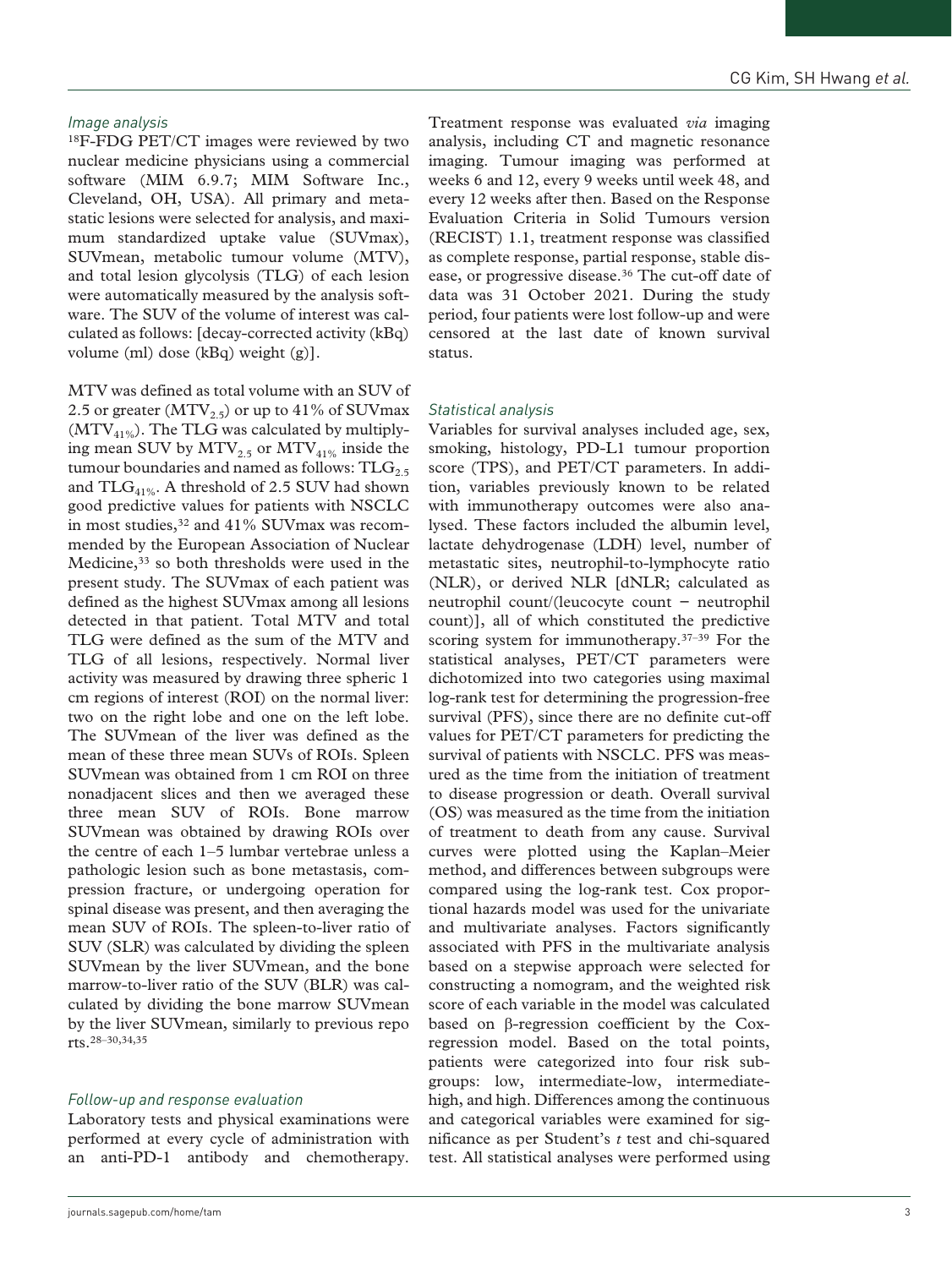R version 4.0.4 (http://www.R-project.org) and GraphPad Prism version 6.0 (GraphPad Software, San Diego, CA); *p* values <0.05 were considered significant.

#### **Results**

#### *Patient characteristics*

Total 52 patients were included in the final analysis (Table 1). The median age of the patients was 63 years, and majority of them were men (41/52, 78.8%) and smokers (36/52, 69.2%). Nonsquamous carcinoma histology was more common (39/52, 75.0%) than squamous carcinoma histology (13/52, 25.0%). PD-L1 TPS was 0% in 21 (40.4%), 1–49% in 19 (36.5%), and  $\geq 50\%$  in 12 (23.1%) patients, respectively. No patients harboured tumours with oncogenic alterations, including *EGFR* mutation, *ALK* rearrangement, and *ROS1* rearrangement. Pembrolizumab, pemetrexed, and carboplatin were administered to patients with a nonsquamous histology, whereas pembrolizumab, paclitaxel, and carboplatin were administered to patients with a squamous histology. Objective response and disease control were achieved in 23 (44.2%) and 42 patients (80.8%), respectively. During the median follow-up period of 16.7 months [95% confidence interval (CI): 15.7–17.7 months], median PFS and OS were 6.4 months (95% CI: 1.3–11.4 months) and 15.0 months (95% CI: 6.8–23.2 months), respectively. There were no differences in the response and survival outcomes according to age, sex, smoking status, histologic subtypes, PD-L1 expression, and the prescribed regimen (Supplemental Table 1; Supplemental Figure l).

## *Survival outcome according to the PET-derived index and immunotherapy-related index*

Next, we assessed whether PET/CT biomarkers and known factors associated with immunotherapy outcomes were predictive markers for the survival outcomes. 18F-FDG PET/CT was performed before the initiation of treatment, and the interval between the 18F-FDG PET/CT scan and the first treatment was a median of 13 days (range: 0–56 days). To assess the predictive significance of the PET/CT biomarkers, cut-offs for each PET/CT variable were identified by log-rank maximization method for PFS (Supplemental Table 2). Cut-off for immunotherapy-related variables was set as per the previously suggested value (Supplemental Table 2).37–39 All selected PET/CT variables,

including SUVmax, MTV, TLG, SLR, and BLR, were significantly associated with both PFS and OS (Figure 1). Among the previously suggested clinical and laboratory variables for predicting the immunotherapy outcomes, the baseline albumin level and dNLR were not significantly associated with the survival outcomes in both PFS and OS, whereas the sites of metastasis, LDH, and NLR were significantly associated with both PFS and OS (Figure 2).

Next, we investigated whether each variable was independently associated with PFS via multivariate analysis in a stepwise manner (Supplemental Figure 2). Since there was an intrinsically significant correlation between MTV<sub>2.5</sub> versus MTV<sub>41%</sub>, TLG2.5 *versus* TLG41%, and SLR *versus* BLR, we compared the predictive value of each pair of variables (Table 2). The analysis revealed that  $MTV<sub>2.5</sub>, TLG<sub>2.5</sub>, and BLR were superior than$ other variables in terms of PFS predictive value, prompting us to conduct subsequent analyses with these variables. In addition, patient subgroups classified on the basis of  $MTV<sub>2.5</sub>$  and  $TLG<sub>2.5</sub>$  values were completely overlapping, prompting us to conduct multivariate analysis with PET/CT variables with SUVmax,  $MTV<sub>2.5</sub>$  $(TLG_{2.5})$ , and BLR, which were significantly related to PFS. Among the clinicolaboratory variables, only NLR was significantly associated with PFS in the multivariate analysis. Final multivariate analysis, encompassing SUVmax,  $MTV<sub>2.5</sub>$  $(TLG_{2.5})$ , BLR, and NLR, confirmed that these variables could independently predict the PFS (Supplemental Table 3). In the analysis for OS, similar results were obtained (Supplemental Table 4). Collectively, the 18F-FDG PET/CT index, including SUVmax, MTV, TLG, and BLR, could successfully predict the outcome of chemoimmunotherapy, whereas only NLR was associated with the outcome of chemoimmunotherapy among the clinicolaboratory variables.

## *Establishment of a predictive model for the chemoimmunotherapeutic outcomes*

Next, we constructed a model for predicting the outcomes, which comprised factors that were independently associated with PFS in the multivariate analysis (Figure  $3(a)$ ). This scoring model system yielded four patient subgroups (low, intermediate-low, intermediate-high, and high) based on the summation of the risk scores (Figure 3(b)). Treatment response was substantially different according to the different risk subgroups (Figure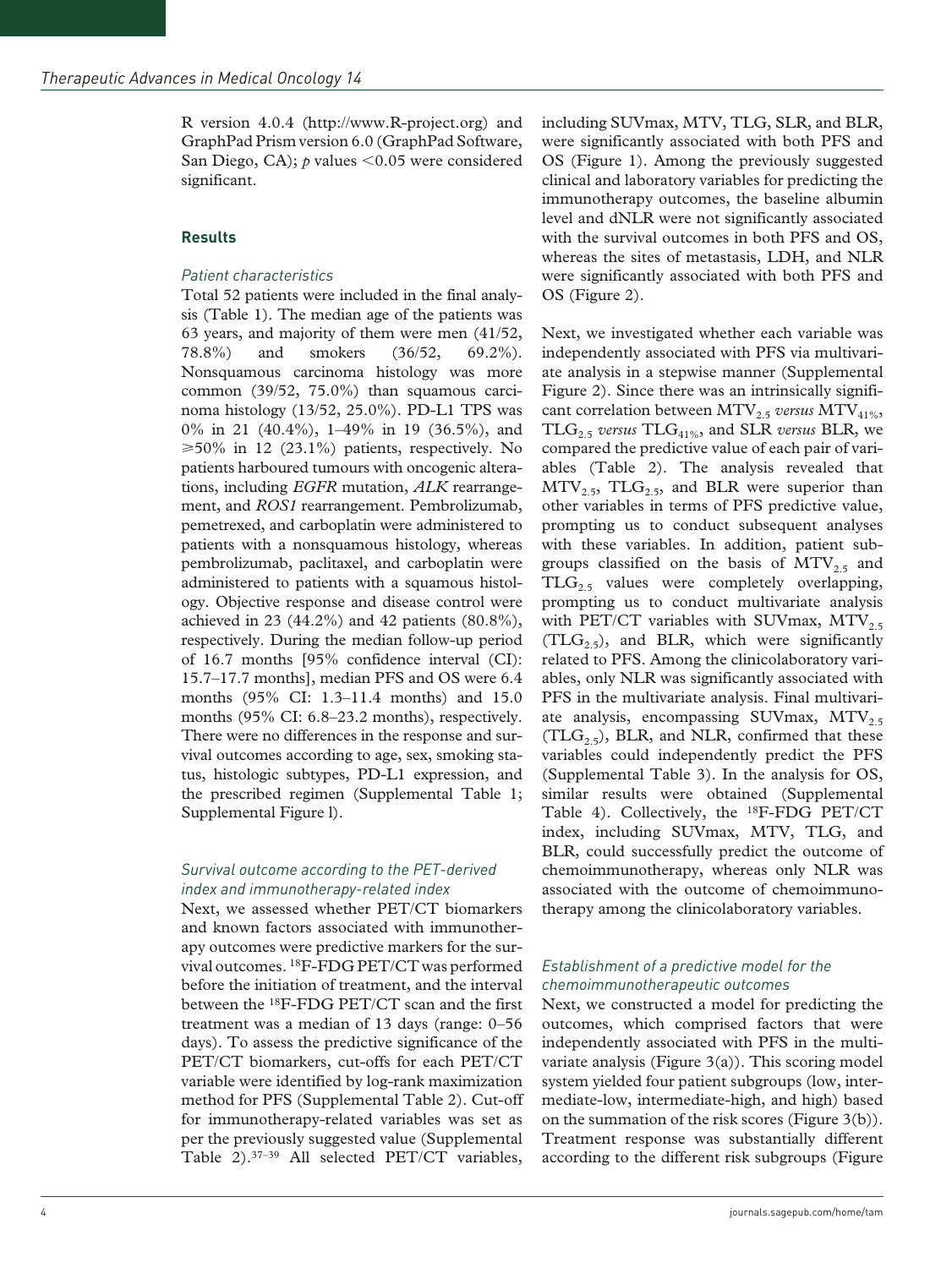3(c)), suggesting that this classification was predictive rather than prognostic in patients receiving chemoimmunotherapy. Correspondingly, distinct survival outcomes were observed both in the case of PFS (Figure  $3(d)$ ) and OS (Figure 3(e)). Collectively, a predictive model encompassing 18F-FDG PET/CT index and NLR could be used to significantly predict the treatment outcomes in terms of response and survival.

#### **Discussion**

Combined chemoimmunotherapy is now considered as the standard treatment modality for advanced NSCLC irrespective of PD-L1 expression.<sup>40,41</sup> Contrary to other treatment strategies, such as tyrosine kinase inhibitors targeting oncogenic alterations or single-agent PD-1 blockade, predictive markers for combined chemoimmunotherapy have not yet been established. In this study, we comprehensively analysed 18F-FDG PET/CT parameters and clinicolaboratory variables to construct a predictive model for treatment outcomes in patients with NSCLC treated with upfront chemoimmunotherapy. Variables associated with tumour volume (MTV or TLG), tumour glycolysis (SUVmax), and bone marrow glycolysis (BLR) were independently associated with the treatment outcome along with NLR. To the best of our knowledge, this is the first study to suggest predictive biomarkers for chemoimmunotherapy in advanced NSCLC.

The role of <sup>18</sup>F-FDG PET/CT in the diagnosis, staging, and follow-up for NSCLC has been well established.40 Moreover, predictive or prognostic role of tumour metabolism measured on the basis of 18F-FDG PET/CT has been investigated in patients with NSCLC treated with immunother $apy,$ <sup>42,43</sup> chemotherapy,<sup>44</sup> tyrosine kinase inhibitors,<sup>45</sup> and concurrent chemo-radiotherapy.<sup>46</sup> In addition to the glycolytic index of a tumour, 18F-FDG uptake by normal organs, such as the bone marrow, has been suggested to predict the outcomes of patients with NSCLC.47 In the current study, we thoroughly evaluated 18F-FDG uptake of tumours as well as normal organs, including spleen and bone marrow, using 18F-FDG PET/ CT. By incorporating other predictive variables derived from the immunotherapy scoring system, we found that 18F-FDG PET/CT parameters could independently predict the survival outcome of chemoimmunotherapy, shedding light on the usefulness of 18F-FDG PET/CT in the current treatment protocol for NSCLC for the first time.

**Table 1.** Patients' characteristics.

|                                                          | Total patients $(n=52)$ |  |  |
|----------------------------------------------------------|-------------------------|--|--|
| Median age, years (range)                                | 63 (33-84)              |  |  |
| <b>Sex</b>                                               |                         |  |  |
| Male                                                     | 41 (78.8%)              |  |  |
| Female                                                   | 11 (21.2%)              |  |  |
| Smoking                                                  |                         |  |  |
| Current                                                  | $7(13.5\%)$             |  |  |
| Ex-smoker                                                | 29 (55.8%)              |  |  |
| Never smoker                                             | 16 (30.8%)              |  |  |
| Histology                                                |                         |  |  |
| Nonsquamous                                              | 39 (75.0%)              |  |  |
| Squamous                                                 | 13 (25.0%)              |  |  |
| PD-L1 TPS                                                |                         |  |  |
| $0\%$                                                    | 21 (40.4%)              |  |  |
| $1 - 49%$                                                | 19 (36.5%)              |  |  |
| $\geq 50\%$                                              | 12 (23.1%)              |  |  |
| Mean PET/CT index (standard deviation)                   |                         |  |  |
| SUVmax                                                   | 14.3(7.1)               |  |  |
| $MTV_{41\%}$                                             | 78.8 (80.4)             |  |  |
| MTV <sub>2.5</sub>                                       | 188.7 (196)             |  |  |
| $TLG41%$                                                 | 695.8 (918.2)           |  |  |
| TLG <sub>2.5</sub>                                       | 1227.0 (1598.9)         |  |  |
| Spleen-to-liver uptake ratio                             | 0.85(0.15)              |  |  |
| Bone marrow-to-liver uptake ratio                        | 0.75(0.18)              |  |  |
| Mean neutrophil-to-lymphocyte ratio (standard deviation) | 3.83 (3.37)             |  |  |
| Treatment                                                |                         |  |  |
| Pembrolizumab + pemetrexed + carboplatin or cisplatin    | 39 (75.0%)              |  |  |
| Pembrolizumab + paclitaxel + carboplatin                 | 13 (25.0%)              |  |  |
| Best response                                            |                         |  |  |
| Complete response                                        | $1(1.9\%)$              |  |  |
| Partial response                                         | 22 (42.3%)              |  |  |
| Stable disease                                           | 19 (36.5%)              |  |  |
| Progressive disease                                      | 10 (19.2%)              |  |  |

MTV, metabolic tumour volume; PD-L1, programmed death ligand-1; PET/CT, positron emission tomography/computed tomography; SUVmax, maximum standardized uptake value; TLG, total lesion glycolysis; TPS, tumour proportion score.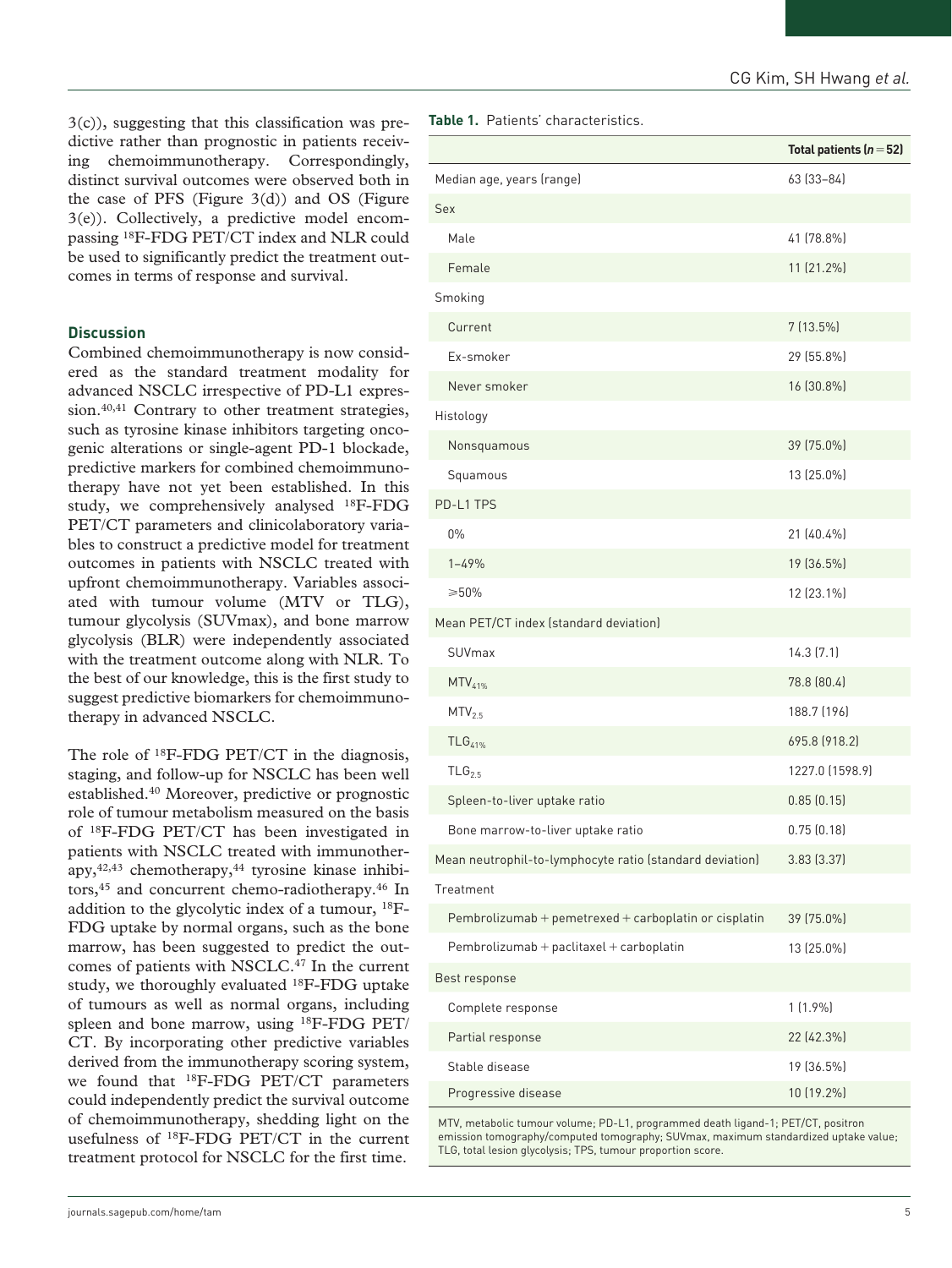

**Figure 1.** Survival outcomes according to the 18F-FDG PET/CT index. (a) PFS and (b) OS according to SUVmax. (c) PFS and (d) OS according to MTV<sub>2.5</sub>. (e) PFS and (f) OS according to MTV<sub>41%</sub>. (g) PFS and (h) OS according to TLG<sub>2.5</sub>. (i) PFS and (j) OS according to TLG<sub>41%</sub>. (k) PFS and (l) OS according to SLR. (m) PFS and (n) OS according to BLR. 18F-FDG, 18F-fluorodeoxyglucose; MTV, metabolic tumour volume; OS, overall survival; PET/CT, positron emi tomography/computed tomography; PFS, progression-free survival; SUVmax, maximum standardized uptake value; TLG, total lesion glycolysis.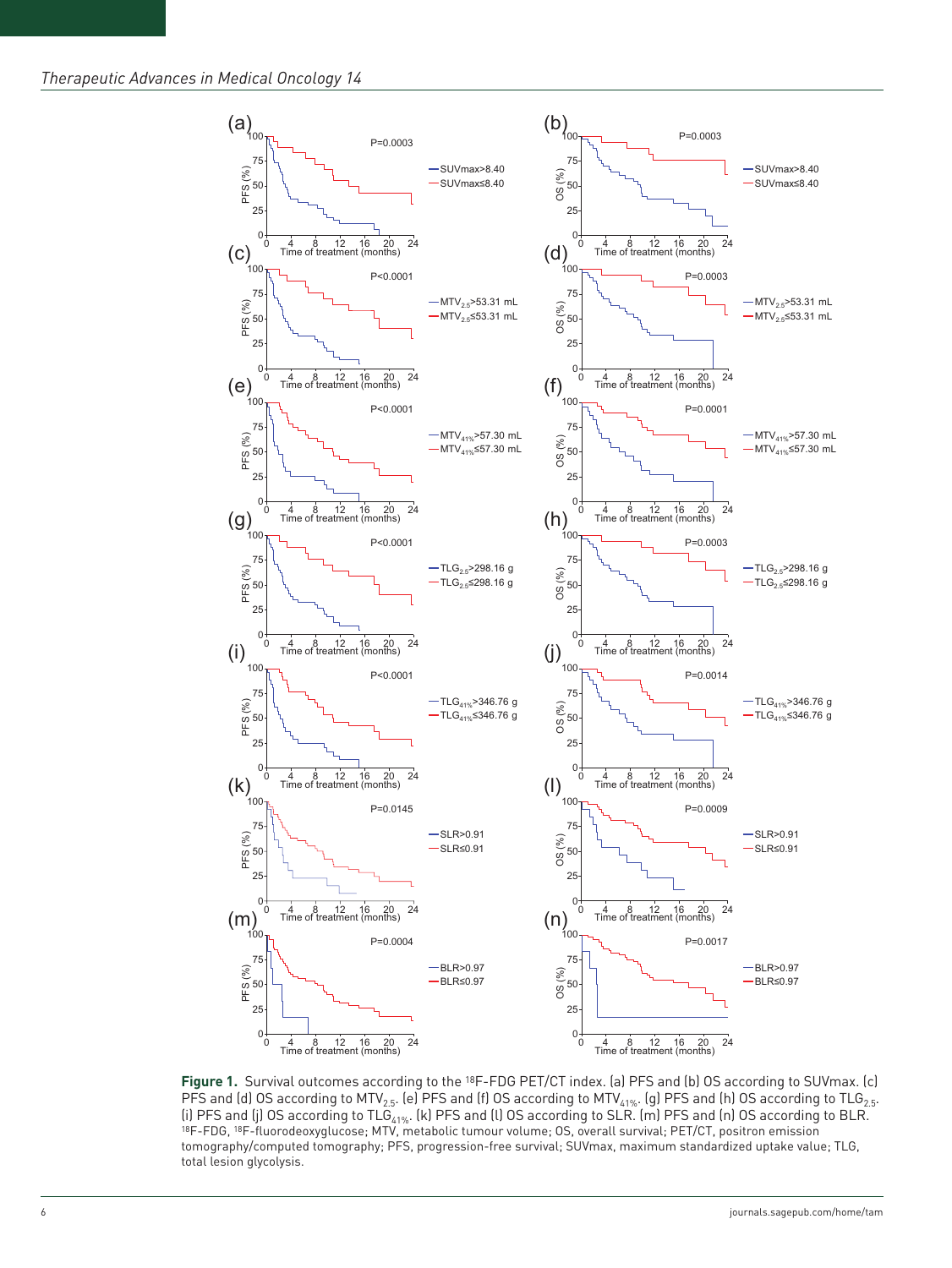

**Figure 2.** Survival outcomes according to the immunotherapy-related index. (a) PFS and (b) OS according to number of sites of metastasis. (c) PFS and (d) OS according to the baseline LDH level. (e) PFS and (f) OS according to the baseline albumin level. (g) PFS and (h) OS according to the baseline NLR. (i) PFS and (j) OS according to the baseline dNLR.

dNLR, derived NLR; LDH, lactate dehydrogenase; NLR, neutrophil-to-lymphocyte ratio; OS, overall survival; PFS, progression-free survival.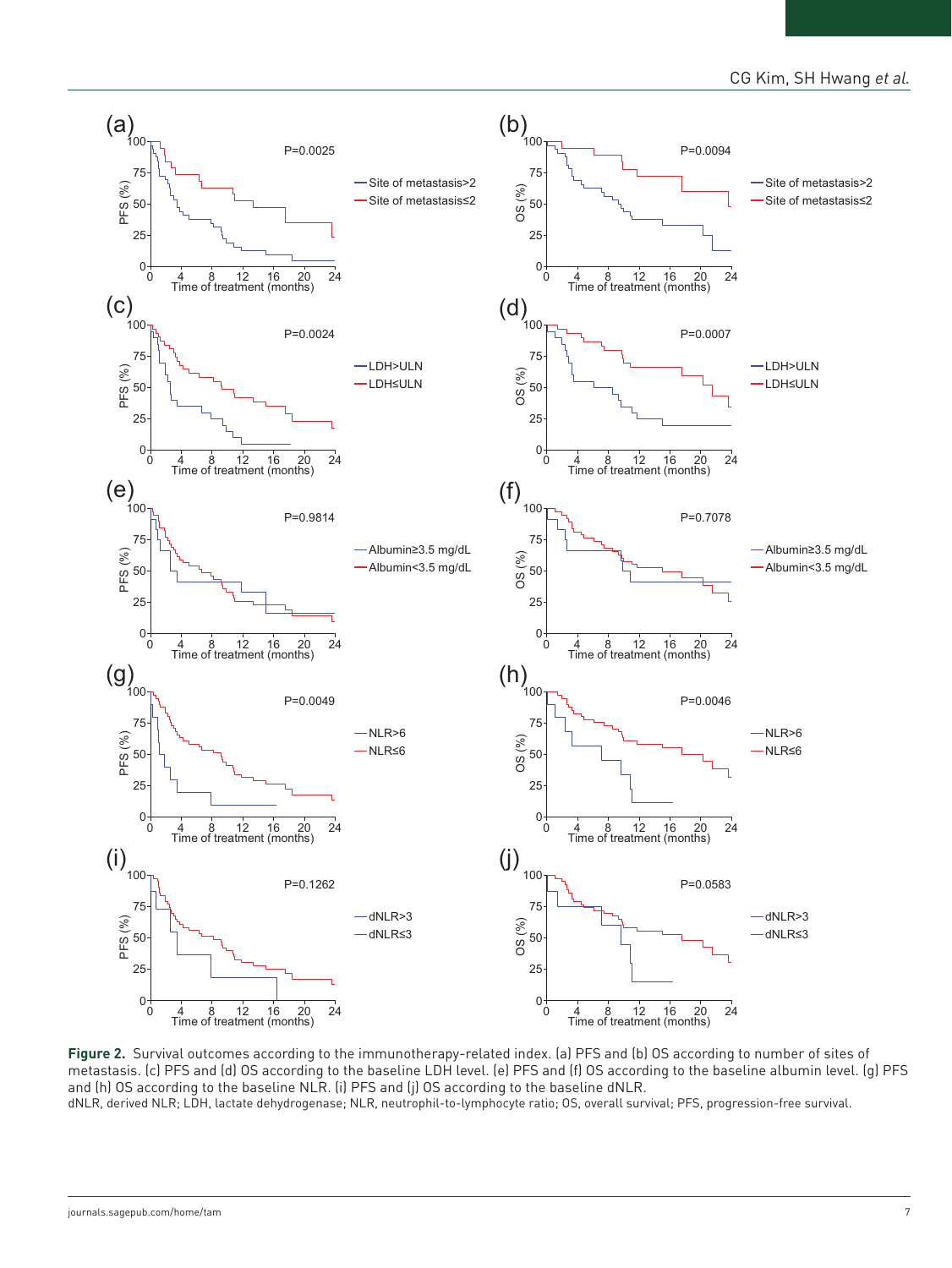|                                 | Analysis for progression-free survival |         |                             |         |                             |           |                             |           |  |
|---------------------------------|----------------------------------------|---------|-----------------------------|---------|-----------------------------|-----------|-----------------------------|-----------|--|
|                                 | <b>Univariate</b>                      |         | <b>Multivariate</b>         |         | <b>Multivariate</b>         |           | <b>Multivariate</b>         |           |  |
|                                 |                                        |         | Step 1                      |         | Step 2                      |           | Step 3                      |           |  |
|                                 | <b>HR (95% CI)</b>                     | p value | <b>HR (95% CI)</b>          | p value | <b>HR (95% CI)</b>          | $p$ value | <b>HR (95% CI)</b>          | $p$ value |  |
| SUVmax                          | 3.548<br>$(1.710 - 7.364)$             | 0.001   |                             |         | 2.974<br>$(1.383 - 6.395)$  | 0.005     | 2.855<br>$(1.331 - 6.120)$  | 0.007     |  |
| $MTV_{41\%}$                    | 3.719<br>$(1.943 - 7.119)$             | < 0.001 | 1.890<br>$(0.891 - 4.008)$  | 0.097   |                             |           |                             |           |  |
| MTV <sub>2.5</sub> <sup>a</sup> | 5.135<br>$[2.217 - 11.893]$            | < 0.001 | 3.489<br>$(1.305 - 9.325)$  | 0.005   | 5.287<br>$(2.225 - 12.560)$ | < 0.001   | 4.952<br>$(1.847 - 13.277)$ | 0.001     |  |
| $TLG41%$                        | 3.610<br>$(1.863 - 6.993)$             | < 0.001 | 1.679<br>$(0.750 - 3.737)$  | 0.207   |                             |           |                             |           |  |
| $TLG_{2.5}^{\text{a}}$          | 5.135<br>$[2.217 - 11.893]$            | < 0.001 | 3.582<br>$(1.275 - 10.062)$ | 0.015   | 5.287<br>$(2.225 - 12.560)$ | < 0.001   | 4.952<br>$(1.847 - 13.277)$ | 0.001     |  |
| <b>SLR</b>                      | 2.312<br>$(1.158 - 4.619)$             | 0.018   | 2.124<br>$(1.049 - 4.298)$  | 0.036   |                             |           |                             |           |  |
| <b>BLR</b>                      | 4.563<br>$(1.811 - 11.494)$            | 0.001   | 4.117<br>$(1.604 - 10.568)$ | 0.003   | 3.999<br>$(1.503 - 10.635)$ | 0.005     | 4.547<br>$(1.655 - 12.488)$ | 0.003     |  |
| Sites of<br>metastasis          | 2.747<br>$(1.392 - 5.418)$             | 0.004   |                             |         | 2.278<br>$(1.101 - 4.712)$  | 0.026     | 1.405<br>$(0.635 - 3.110)$  | 0.402     |  |
| LDH                             | 2.595<br>$(1.371 - 4.913)$             | 0.003   |                             |         | 1.809<br>$(0.912 - 3.589)$  | 0.090     |                             |           |  |
| Albumin                         | 0.991<br>$(0.473 - 2.078)$             | 0.981   |                             |         |                             |           |                             |           |  |
| <b>NLR</b>                      | 2.835<br>$(1.329 - 6.047)$             | 0.007   |                             |         | 2.520<br>$(1.150 - 5.520)$  | 0.021     | 3.068<br>$(1.386 - 6.793)$  | 0.006     |  |
| dNLR                            | 2.248<br>$(0.985 - 5.126)$             | 0.054   |                             |         |                             |           |                             |           |  |

#### **Table 2.** Univariate and multistep multivariate analysis for progression-free survival.

BLR, bone marrow-to-liver ratio of the SUV; CI, confidence interval; dNLR, derived NLR; HR, hazard ratio; LDH, lactate dehydrogenase; MTV, metabolic tumour volume; NLR, neutrophil-to-lymphocyte ratio; SLR, spleen-to-liver ratio of SUV; SUVmax, maximum standardized uptake value; TLG, total lesion glycolysis.

aPatients' subgroup classified based on MTV<sub>2.5</sub> and TLG<sub>2.5</sub> is identical.

In this study, we analysed glycolysis index of the spleen, bone marrow, and liver besides that of the tumour to explore the significance of a systemic environment in predicting the outcome. Several studies revealed that 18F-FDG uptake in the spleen or bone marrow reflects the systemic inflammation in patients with infection or autoimmune disease.<sup>48,49</sup> In patients with cancer, concurrent inflammation can be associated with increased 18F-FDG uptake in the spleen or bone marrow.50 We found that measuring BLR can be useful as an independent predictive factor along

with tumour-intrinsic <sup>18</sup>F-FDG uptake in patients receiving chemoimmunotherapy, highlighting the importance of systemic inflammation in dictating the treatment outcome of chemoimmunotherapy in NSCLC. Accordingly, both SLR and BLR were significantly correlated with NLR (Supplemental Figure 3), which have been recently suggested as biomarkers for systemic inflammation and unresponsiveness to ICB in patients with cancer.<sup>51</sup> In addition, both BLR and NLR could independently predict patient outcomes in multivariate analysis, allowing a subtle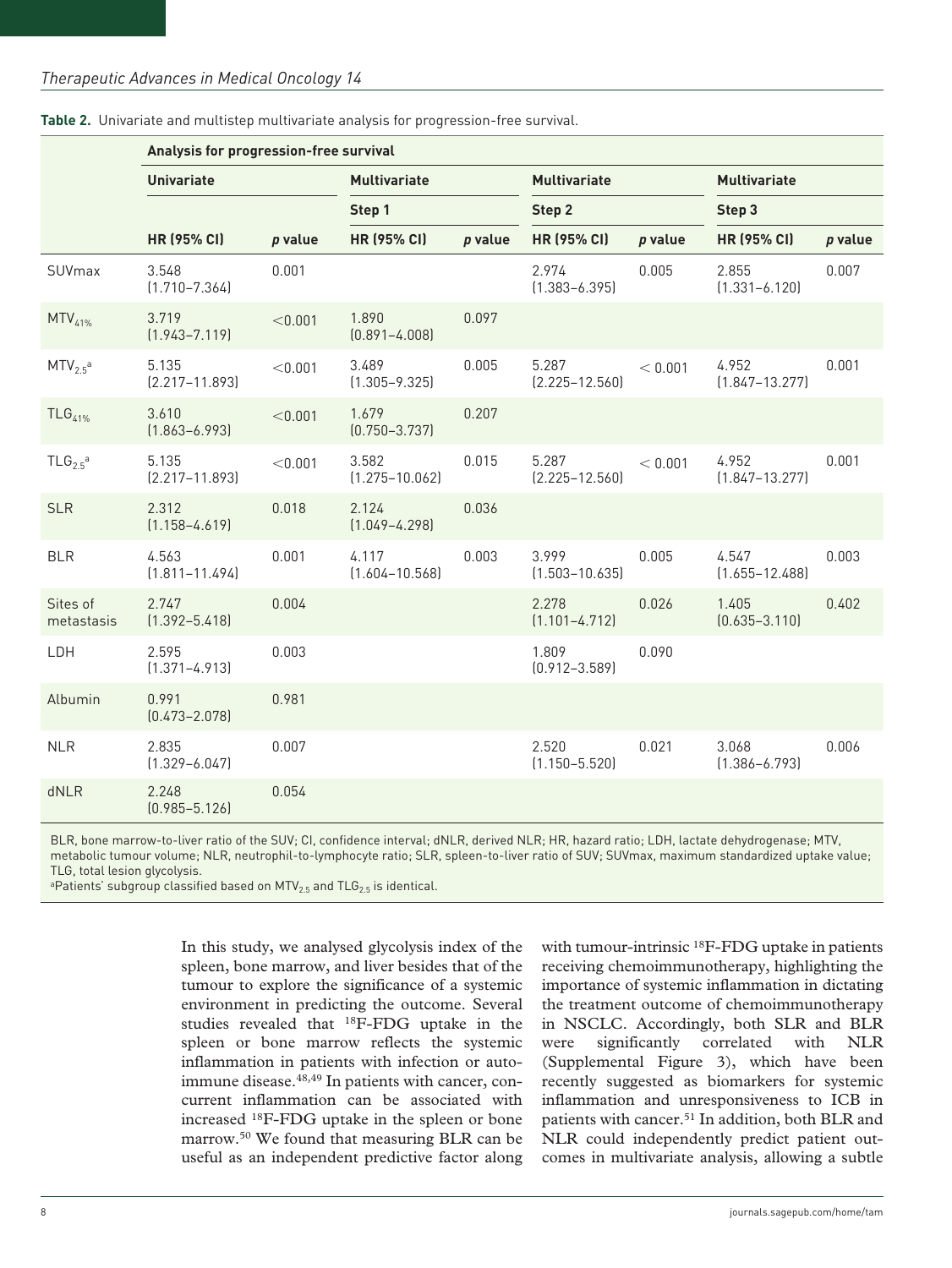# CG Kim, SH Hwang *et al.*



**Figure 3.** Establishment of a prediction model for determining the chemoimmunotherapy outcomes. (a) Nomogram to predict PFS based on multivariate analysis. (b) Heatmap of the PET/CT and immunotherapy-related indexes. (c) Response categories according to the risk subgroups. (d) PFS and (e) OS according to the risk subgroups.

OS, overall survival; PET/CT, positron emission tomography/computed tomography; PFS, progression-free survival.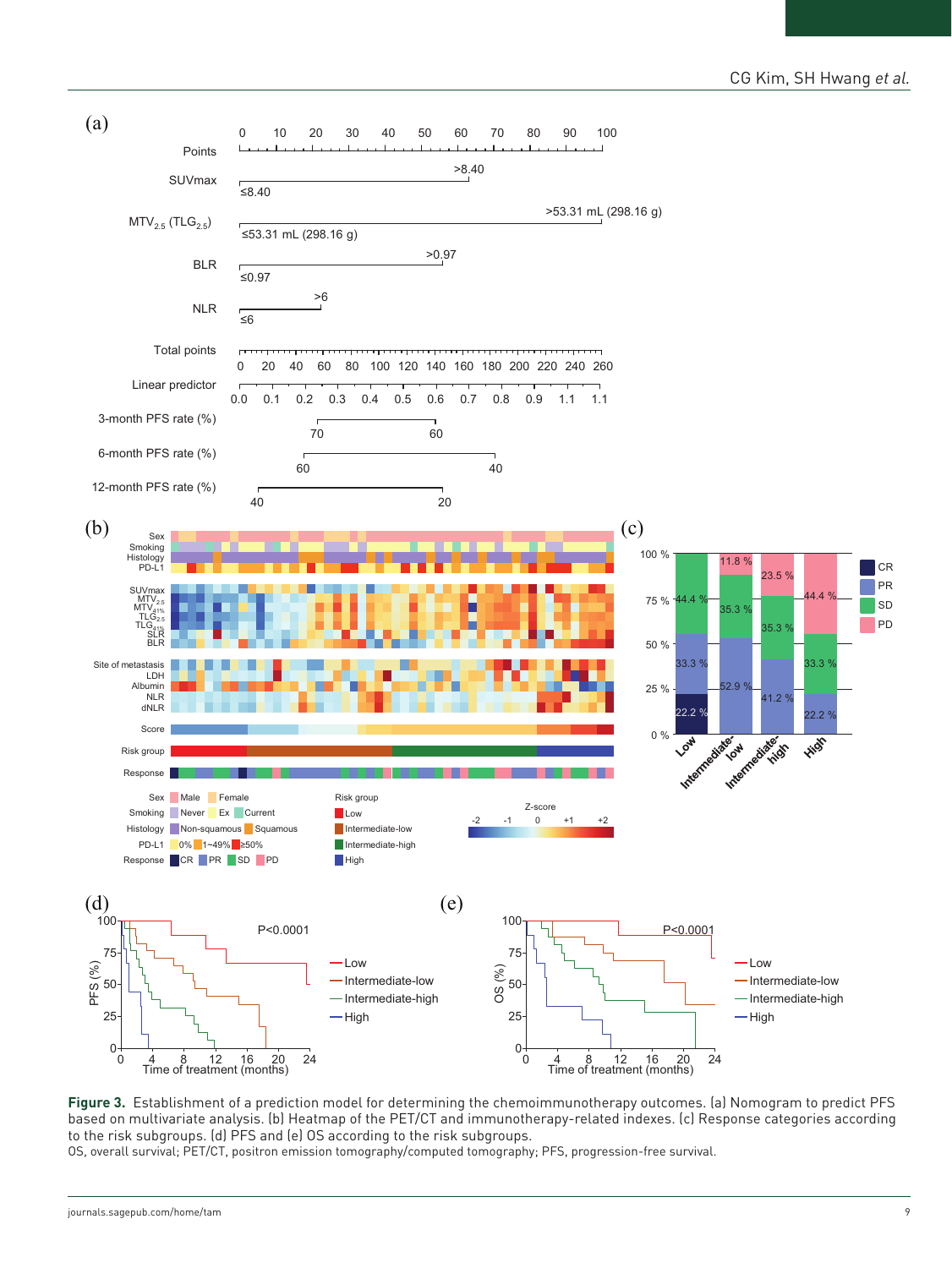stratification of patients with NSCLC receiving chemoimmunotherapy. Up to now, predictive significance of inflammatory markers combined with PET/CT variables was investigated in NSCLC patients treated with first-line chemotherapy or immunotherapy.24,52,53 Continuing these efforts, our study is the first one to explore the predictive value of PET/CT parameters combined with clinicolaboratory variables in patients treated with chemoimmunotherapy to the best of our knowledge.

Given the heterogeneous response pattern and suboptimal response rate of NSCLC upon treatment with immune checkpoint inhibitors or chemotherapy, noninvasive methods can be useful for selecting the optimal treatment approach, predicting the outcome, and monitoring the response. In this regard, 18F-FDG PET/CT radiomics can be valuable sources to evaluate the metabolic properties of tumours, intra-tumoural heterogeneity, and systemic inflammation. Correspondingly, various attempts have been made to interrogate PET/CT radiomics with the genetic and immune landscapes of cancer, including those of NSCLC.<sup>54,55</sup> These efforts have extended to devising treatment strategies and predicting individual patient prognosis using deep-learning models.<sup>45,56</sup> Considering that biomarkers that can predict treatment response of chemoimmunotherapy in NSCLC have not been identified yet, our work may be the initial point to accelerate the utilization of PET/CT radiomics as biomarkers for pembrolizumab plus platinumdoublet chemotherapy.

The present study has a few limitations. First, the number of patients is relatively small and the analysis was retrospective in nature, warranting further validation in a prospective cohort with larger sample sizes. Second, performance status of the patients was not captured. Third, response evaluation was conducted based on RECIST 1.1 rather than iRECIST,<sup>57</sup> although pseudoprogression was not observed in the study populations. Fourth, the heterogeneous nature of the group of patients regarding histology, chemotherapeutic agents, and PD-L1 TPS might have confounding effects on the results. Fifth, the OS was relatively short compared to the updated results of KEYNOTE-18958 and final results of KEYNOTE-407,<sup>59</sup> which reflects the patient outcomes in real-world setting, as well as relatively lower PD-L1 expression and less frequent smokers in our study cohort. Finally, the interval between the 18F-FDG PET/CT scan and the first

treatment was heterogeneous among patients, which might influence the results.

In summary, a prediction model that incorporated PET/CT parameters as well as clinicolaboratory variables was identified, and its predictive significance in patients with NSCLC receiving chemoimmunotherapy as a first-line treatment was proven. Our work establishes a framework for the noninvasive stratification of patients with distinct prognosis and guides optimal treatment options. Future studies are warranted to validate our findings in a prospective manner with a larger patient population.

## **Author contributions**

**Chang Gon Kim:** Conceptualization; Data curation; Formal analysis; Funding acquisition; Investigation; Methodology; Software; Visualization; Writing – original draft

**Sang Hyun Hwang:** Conceptualization; Data curation; Formal analysis; Investigation; Methodology; Software; Visualization; Writing – original draft

**Kyung Hwan Kim:** Project administration; Resources; Writing – review & editing

**Hong In Yoon:** Project administration; Resources; Writing – review & editing

**Hyo Sup Shim:** Project administration; Resources; Writing – review & editing

**Ji Hyun Lee:** Project administration; Resources; Writing – review & editing

**Yejeong Han:** Project administration; Resources; Writing – review & editing

**Beung-Chul Ahn:** Project administration; Resources; Writing – review & editing

**Min Hee Hong:** Project administration; Resources; Writing – review & editing

**Hye Ryun Kim:** Project administration; Resources; Writing – review & editing

**Byoung-Chul Cho:** Project administration; Resources; Writing – review & editing

**Arthur Cho:** Conceptualization; Data curation; Formal analysis; Funding acquisition; Investigation; Methodology; Project administration; Resources; Software; Supervision; Writing – review & editing

**Sun Min Lim:** Conceptualization; Data curation; Formal analysis; Funding acquisition;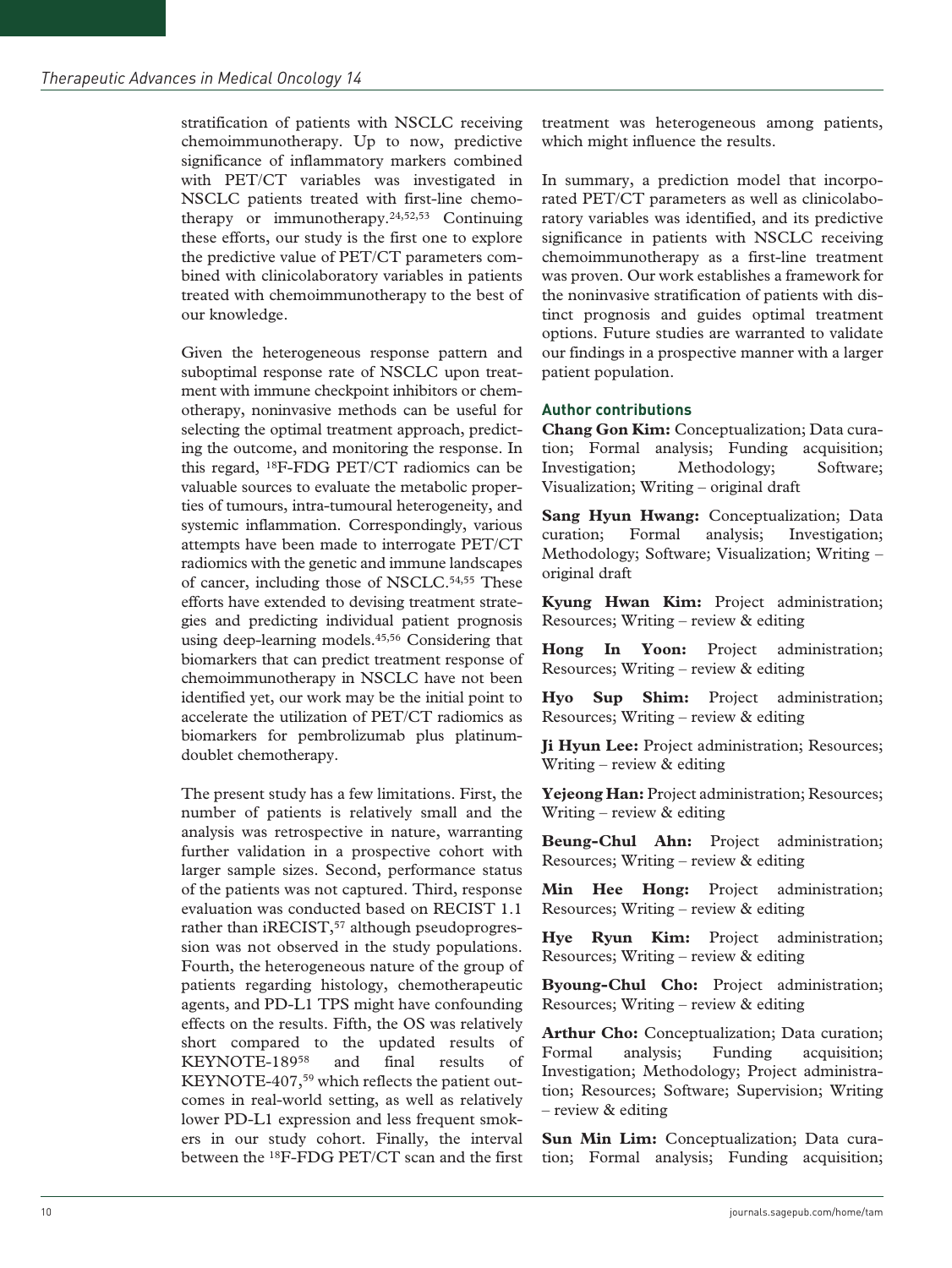Investigation; Methodology; Project administration; Resources; Software; Supervision; Writing – review & editing

#### **Conflict of interest statement**

The authors declared no potential conflicts of interest with respect to the research, authorship, and/or publication of this article.

#### **Funding**

The authors disclosed receipt of the following financial support for the research, authorship, and/or publication of this article: This research was supported by the Basic Science Research Program through the National Research Foundation of Korea (NRF) funded by the Ministry of Education, Science and Technology (NRF-2016R1D1A1B01014677 to A.C. and NRF-2019R1A2C4069993 to S.M.L.) and Young Medical Scientist Research Grant Program of the Daewoong Foundation (DY20206 P to  $C.G.K.$ ).

#### **Supplemental material**

Supplemental material for this article is available online.

## **References**

- 1. Herbst RS, Morgensztern D and Boshoff C. The biology and management of non-small cell lung cancer. *Nature* 2018; 553: 446–454.
- 2. Wei SC, Duffy CR and Allison JP. Fundamental mechanisms of immune checkpoint blockade therapy. *Cancer Discov* 2018; 8: 1069–1086.
- 3. Ribas A and Wolchok JD. Cancer immunotherapy using checkpoint blockade. *Science* 2018; 359: 1350–1355.
- 4. Garon EB, Rizvi NA, Hui R*, et al*. Pembrolizumab for the treatment of non-smallcell lung cancer. *N Engl J Med* 2015; 372: 2018–2028.
- 5. Reck M, Rodríguez-Abreu D, Robinson AG*, et al*. Pembrolizumab versus chemotherapy for PD-L1-positive non-small-cell lung cancer. *N Engl J Med* 2016; 375: 1823–1833.
- 6. Paz-Ares L, Luft A, Vicente D*, et al*. Pembrolizumab plus chemotherapy for squamous non-small-cell lung cancer. *N Engl J Med* 2018; 379: 2040–2051.
- 7. Hellmann MD, Paz-Ares L, Bernabe Caro R*, et al*. Nivolumab plus ipilimumab in advanced

non-small-cell lung cancer. *N Engl I Med* 2019; 381: 2020–2031.

- 8. Brahmer J, Reckamp KL, Baas P*, et al*. Nivolumab versus docetaxel in advanced squamous-cell non-small-cell lung cancer. *New Engl J Med* 2015; 373: 123–135.
- 9. Borghaei H, Paz-Ares L, Horn L*, et al*. Nivolumab versus docetaxel in advanced nonsquamous non-small-cell lung cancer. *N Engl J Med* 2015; 373: 1627–1639.
- 10. Gandhi L, Rodríguez-Abreu D, Gadgeel S*, et al*. Pembrolizumab plus chemotherapy in metastatic non-small-cell lung cancer. *N Engl I Med* 2018; 378: 2078–2092.
- 11. Lim SM, Hong MH and Kim HR. Immunotherapy for non-small cell lung cancer: current landscape and future perspectives. *Immune Netw* 2020; 20: e10.
- 12. Yu H, Boyle TA, Zhou C*, et al*. PD-L1 expression in lung cancer. *J Thorac Oncol* 2016; 11: 964–975.
- 13. Rizvi H, Sanchez-Vega F, La K*, et al*. Molecular determinants of response to anti-programmed cell death (PD)-1 and anti-programmed death-ligand 1 (PD-L1) blockade in patients with non-smallcell lung cancer profiled with targeted nextgeneration sequencing. *J Clin Oncol* 2018; 36: 633–641.
- 14. Sun R, Limkin EJ, Vakalopoulou M*, et al*. A radiomics approach to assess tumour-infiltrating CD8 cells and response to anti-PD-1 or anti-PD-L1 immunotherapy: an imaging biomarker, retrospective multicohort study. *Lancet Oncol* 2018; 19: 1180–1191.
- 15. Rizvi NA, Hellmann MD, Snyder A*, et al*. Cancer immunology. Mutational landscape determines sensitivity to PD-1 blockade in non-small cell lung cancer. *Science* 2015; 348: 124–128.
- 16. Hugo W, Zaretsky JM, Sun L*, et al*. Genomic and transcriptomic features of response to anti-PD-1 therapy in metastatic melanoma. *Cell* 2016; 165: 35–44.
- 17. Chowell D, Morris LGT, Grigg CM*, et al*. Patient HLA class I genotype influences cancer response to checkpoint blockade immunotherapy. *Science* 2018; 359: 582–587.
- 18. Sacher AG and Gandhi L. Biomarkers for the clinical use of PD-1/PD-L1 inhibitors in nonsmall-cell lung cancer: a review. *JAMA Oncol* 2016; 2: 1217–1222.
- 19. Mok TSK, Wu YL, Kudaba I*, et al*. Pembrolizumab versus chemotherapy for previously untreated, PD-L1-expressing, locally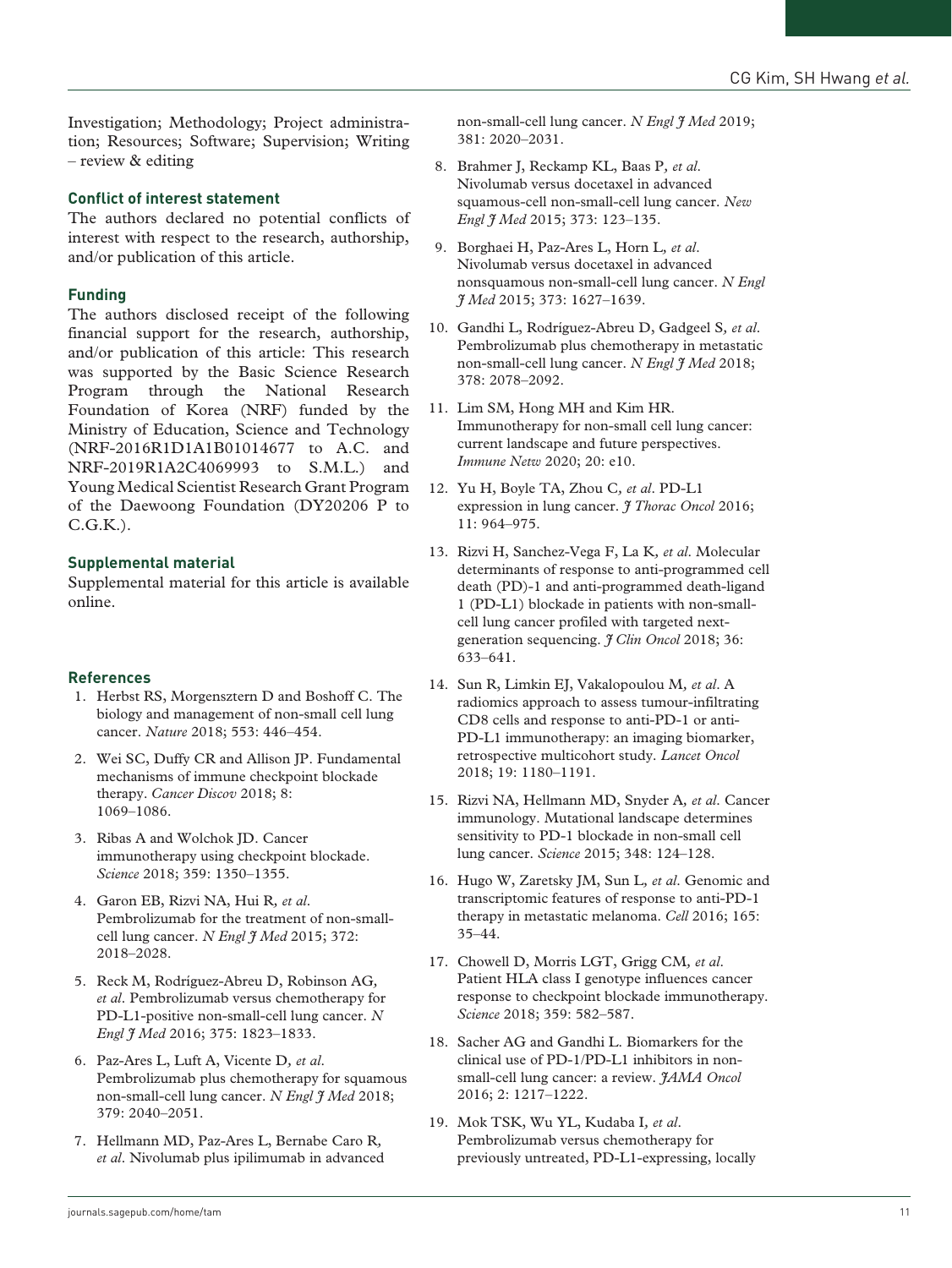advanced or metastatic non-small-cell lung cancer (KEYNOTE-042): a randomised, openlabel, controlled, phase 3 trial. *Lancet* 2019; 393: 1819–1830.

- 20. Reck M, Rodríguez-Abreu D, Robinson AG*, et al*. Updated analysis of KEYNOTE-024: pembrolizumab versus platinum-based chemotherapy for advanced non-small-cell lung cancer with PD-L1 tumor proportion score of 50% or greater. *J Clin Oncol* 2019; 37: 537–546.
- 21. Carbone DP, Reck M, Paz-Ares L*, et al*. Firstline nivolumab in stage IV or recurrent nonsmall-cell lung cancer. *N Engl I Med* 2017; 376: 2415–2426.
- 22. Aide N, Hicks RJ, Le Tourneau C*, et al*. FDG PET/CT for assessing tumour response to immunotherapy: report on the EANM symposium on immune modulation and recent review of the literature. *Eur J Nucl Med Mol Imaging* 2019; 46: 238–250.
- 23. Mu W, Tunali I, Gray JE*, et al*. Radiomics of (18)F-FDG PET/CT images predicts clinical benefit of advanced NSCLC patients to checkpoint blockade immunotherapy. *Eur J Nucl Med Mol Imaging* 2020; 47: 1168–1182.
- 24. Seban RD, Mezquita L, Berenbaum A*, et al*. Baseline metabolic tumor burden on FDG PET/ CT scans predicts outcome in advanced NSCLC patients treated with immune checkpoint inhibitors. *Eur J Nucl Med Mol Imaging* 2020; 47: 1147–1157.
- 25. Sharma A, Mohan A, Bhalla AS*, et al*. Role of various metabolic parameters derived from baseline 18F-FDG PET/CT as prognostic markers in non-small cell lung cancer patients undergoing platinum-based chemotherapy. *Clin Nucl Med* 2018; 43: e8–e17.
- 26. Usmanij EA, Natroshvili T, Timmer-Bonte JNH*, et al*. The predictive value of early in-treatment (18)F-FDG PET/CT response to chemotherapy in combination with bevacizumab in advanced nonsquamous non-small cell lung cancer. *J Nucl Med* 2017; 58: 1243–1248.
- 27. Lee JW, Seo KH, Kim ES*, et al*. The role of (18) F-fluorodeoxyglucose uptake of bone marrow on PET/CT in predicting clinical outcomes in non-small cell lung cancer patients treated with chemoradiotherapy. *Eur Radiol* 2017; 27: 1912–1921.
- 28. Seban RD, Rouzier R, Latouche A*, et al*. Total metabolic tumor volume and spleen metabolism on baseline [18F]-FDG PET/CT as independent prognostic biomarkers of recurrence in resected

breast cancer. *Eur J Nucl Med Mol Imaging* 2021; 48: 3560–3570.

- 29. Seban RD, Robert C, Dercle L*, et al*. Increased bone marrow SUVmax on 18F-FDG PET is associated with higher pelvic treatment failure in patients with cervical cancer treated by chemoradiotherapy and brachytherapy. *Oncoimmunology* 2019; 8: e1574197.
- 30. Lee JW, Choi JS, Lyu J*, et al*. Prognostic significance of (18)F-fluorodeoxyglucose uptake of bone marrow measured on positron emission tomography in patients with small cell lung cancer. *Lung Cancer* 2018; 118: 41–47.
- 31. Greten FR and Grivennikov SI. Inflammation and cancer: triggers, mechanisms, and consequences. *Immunity* 2019; 51: 27–41.
- 32. Im HJ, Pak K, Cheon GJ*, et al*. Prognostic value of volumetric parameters of (18)F-FDG PET in non-small-cell lung cancer: a meta-analysis. *Eur J Nucl Med Mol Imaging* 2015; 42: 241–251.
- 33. Boellaard R, Delgado-Bolton R, Oyen WJ*, et al*. FDG PET/CT: EANM procedure guidelines for tumour imaging: version 2.0. *Eur J Nucl Med Mol Imaging* 2015; 42: 328–354.
- 34. Lee JW, Kim SY, Han SW*, et al*. [(18)F] FDG uptake of bone marrow on PET/CT for predicting distant recurrence in breast cancer patients after surgical resection. *EJNMMI Res* 2020; 10: 72.
- 35. Ahn SS, Hwang SH, Jung SM*, et al*. Evaluation of spleen glucose metabolism using (18)F-FDG PET/CT in patients with febrile autoimmune disease. *J Nucl Med* 2017; 58: 507–513.
- 36. Eisenhauer EA, Therasse P, Bogaerts J*, et al*. New response evaluation criteria in solid tumours: revised RECIST guideline (version 1.1). *Eur J Cancer* 2009; 45: 228–247.
- 37. Bigot F, Castanon E, Baldini C*, et al*. Prospective validation of a prognostic score for patients in immunotherapy phase I trials: the Gustave Roussy Immune Score (GRIm-Score). *Eur J Cancer* 2017; 84: 212–218.
- 38. Arkenau HT, Barriuso J, Olmos D*, et al*. Prospective validation of a prognostic score to improve patient selection for oncology phase I trials. *J Clin Oncol* 2009; 27: 2692–2696.
- 39. Garrido-Laguna I, Janku F, Vaklavas C*, et al*. Validation of the Royal Marsden Hospital prognostic score in patients treated in the phase I Clinical Trials Program at the MD Anderson Cancer Center. *Cancer* 2012; 118: 1422–1428.
- 40. Ettinger DS, Wood DE, Aisner DL*, et al*. NCCN guidelines insights: non-small cell lung cancer,